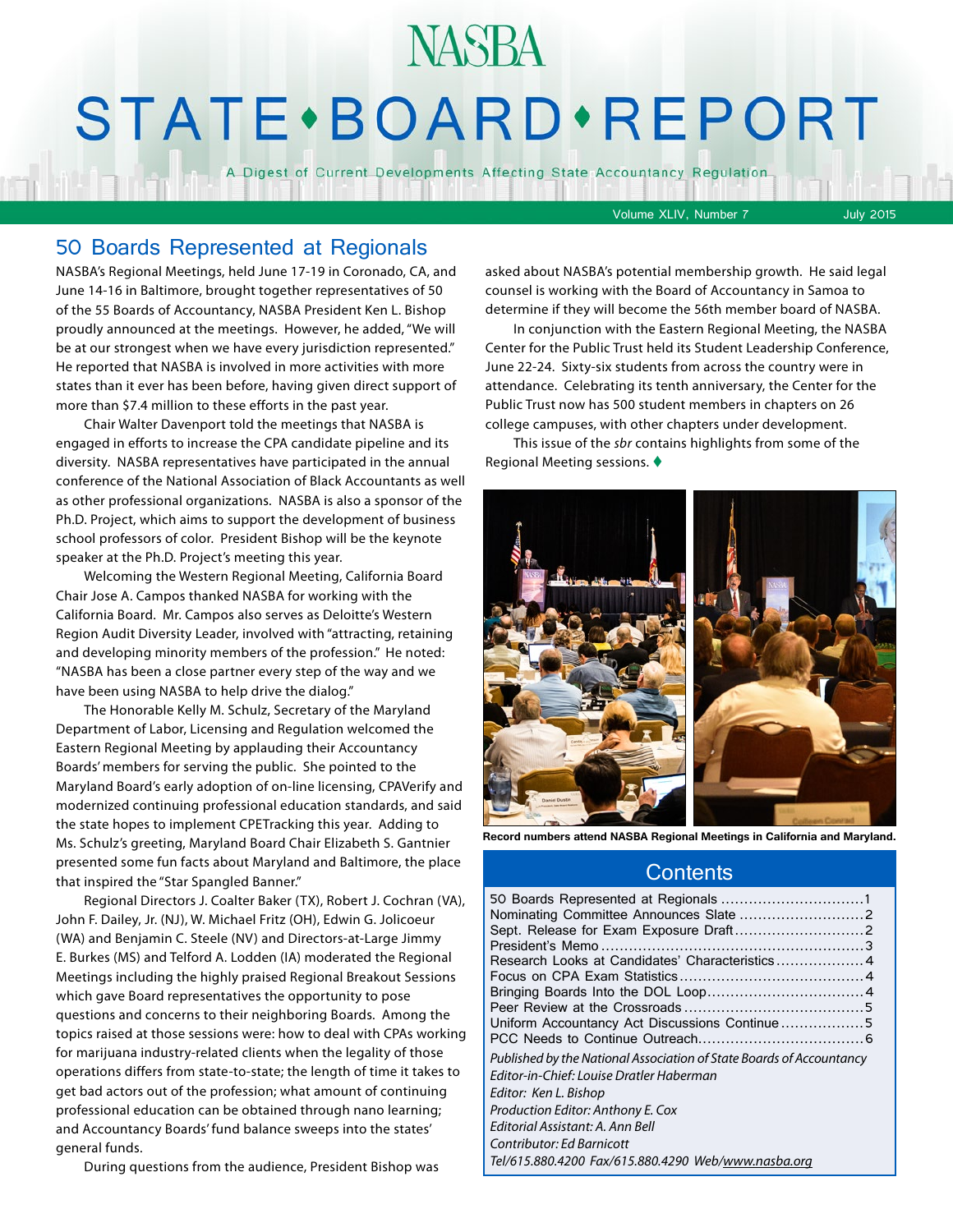## <span id="page-1-0"></span>Nominating Committee Announces Slate

The NASBA Nominating Committee met on June 26, 2015 in Baltimore and selected the following individuals as their nominees for Directors-at-Large and Regional Directors, as reported by Nominating Committee Chair Carlos E. Johnson:

#### **Directors-at-Large (three-year terms)**

- Tyrone E. Dickerson (Associate VA)
- Raymond N. Johnson (Associate OR)
- E. Kent Smoll (Associate KS)

#### **Regional Directors (one-year term)**

- Central Sharon A. Jensen (Delegate MN)
- Great Lakes Wayne Michael Fritz (Delegate-OH)
- Mountain Benjamin C. Steele (Delegate- NV)
- Northeast John F. Dailey, Jr. (Delegate-NJ)
- Pacific Edwin G. Jolicoeur (Delegate- WA)
- Southeast Maria E. Caldwell (Delegate FL)
- Southwest J. Coalter Baker (Delegate TX)

On June 26, the Nominating Committee learned that the current Middle Atlantic Regional Director had withdrawn his name from consideration for another term. As a result, the Nominating Committee is now seeking names of qualified individuals interested in serving as the Middle Atlantic Regional Director for the 2015-2016 term. Per NASBA Bylaws, Section 4.5.8, all Regional Directors must be State Board members at the time of or within six months prior to the Annual Meeting. Interested and qualified persons should submit letters of interest via email to NASBA Nominating Committee Chair

## Sept. Release for Exam Exposure Draft

The AICPA is preparing for the September release of the exposure draft covering the blueprints, structure and design for the next version of the Uniform CPA Examination, AICPA Vice President – Examinations Michael A. Decker told the Regional Meetings. "The key thing we learned from the practice analysis was that content knowledge remains the key to protecting the public interest, but higher order skills are also needed." Successful candidates need to be able to do research, but they also need to able to apply that research. A computer may be able to gather information, "but how do we assess the skills they need to apply the new knowledge?"

Board of Examiners Chair Frederick Niswander reported surveys were sent to thousands of newly licensed CPAs and those who supervise them asking them what content and skills should be required of newly licensed CPAs. This resulted in a draft 52-page blueprint under development by the AICPA Exam Team. Comparing the skill levels needed, Dr. Niswander explained that the current Examination focuses on "remember and understand" and "application," while it is anticipated that the new Examination would test two additional skill levels, "analysis" and "evaluation." As it is easier to assess higher level skills with simulations, rather than multiple choice questions, there could be more simulations in the next version of the Examination.

At this point in the practice analysis, the AICPA and the Board of Examiners are anticipating that the four current sections of the Uniform CPA Examination will be continued (AUD, FAR, REG and BEC), but the skill/content allocation would change based upon the blueprint and survey results, Mr. Decker noted. The public comment period for the

Johnson in care of [aholt@nasba.org](mailto:aholt@nasba.org) by Monday, August 10, 2015.

As previously announced, Telford A. Lodden (Associate – IA), is the Nominating Committee's choice for Vice Chair 2015-2016, to accede to Chair 2016-2017 if elected Vice Chair by the member Boards at the October 27, 2015 Annual Business Meeting in Dana Point, CA. Elections for the other NASBA officers will also take place at that time. Nominations may also be made by any five member Boards if filed with NASBA Chair Walter C. Davenport at least 10 days before the Annual Business Meeting. A majority vote of the designated voting representatives of the member Boards attending the Annual Meeting shall constitute an election provided a quorum is present.

At the 2015 Regional Meetings, half of the Nominating Committee's members and alternate members were selected by four Regions, in accordance with Section 7.1 of the Bylaws. The newly elected members of the 2015-2017 Nominating Committee are:

- **• Great Lakes**  Barry M. Berkowitz (Delegate PA) member, Sheldon P. Holzman (Delegate-IL) alternate;
- **• Mountain** Karen Forrest Turner (Delegate- CO) member, Cheryl M. Guiddy (Delegate-ID) alternate;
- **• Northeast**  Michael Weinshel (Associate-CT) member; Frederick G. Briggs, Jr. (Delegate-NH) alternate;
- **• Southwest**  Barbara A. Ley (Delegate-OK) member; Thomas G. Prothro (Delegate-TX) alternate.

The Nominating Committee will meet on August 21, 2015 to select their candidate for Middle Atlantic Regional Director.  $\blacklozenge$ 



exposure draft will run September – November 2015. The next version of the Uniform CPA Examination is projected to be announced during the second quarter of 2016 and launched in the second quarter of 2017, but full implementation of Excel as a candidate tool for the Examination is not expected until 2018. **From left to right: Collen Conrad, Frederick Niswander and Michael Decker.**

NASBA Executive Vice President Colleen Conrad reminded the State Boards that it is their state's statutes and rules that determine how the candidate is tested. Potential changes to the test administration model being considered include a possible extension of the quarterly testing windows. Ms. Conrad said NASBA is eager to hear the Boards' opinions on possible changes. These could require a change in a Board's statute, rules or policies. A modest increase in the price of the Examination is anticipated, but Ms. Conrad pointed out that there had been only nominal increases in the price of the Examination since it was set in 2004. She told the Boards that NASBA would be happy to send a representative to either call in or attend their meetings to discuss the exposure draft. NASBA will be sending in comments on the exposure draft based on input from its committees.  $\blacklozenge$ 

veri kött bashkar kött önem bött mukar kött önem bött bashkar kött önem bött bashkar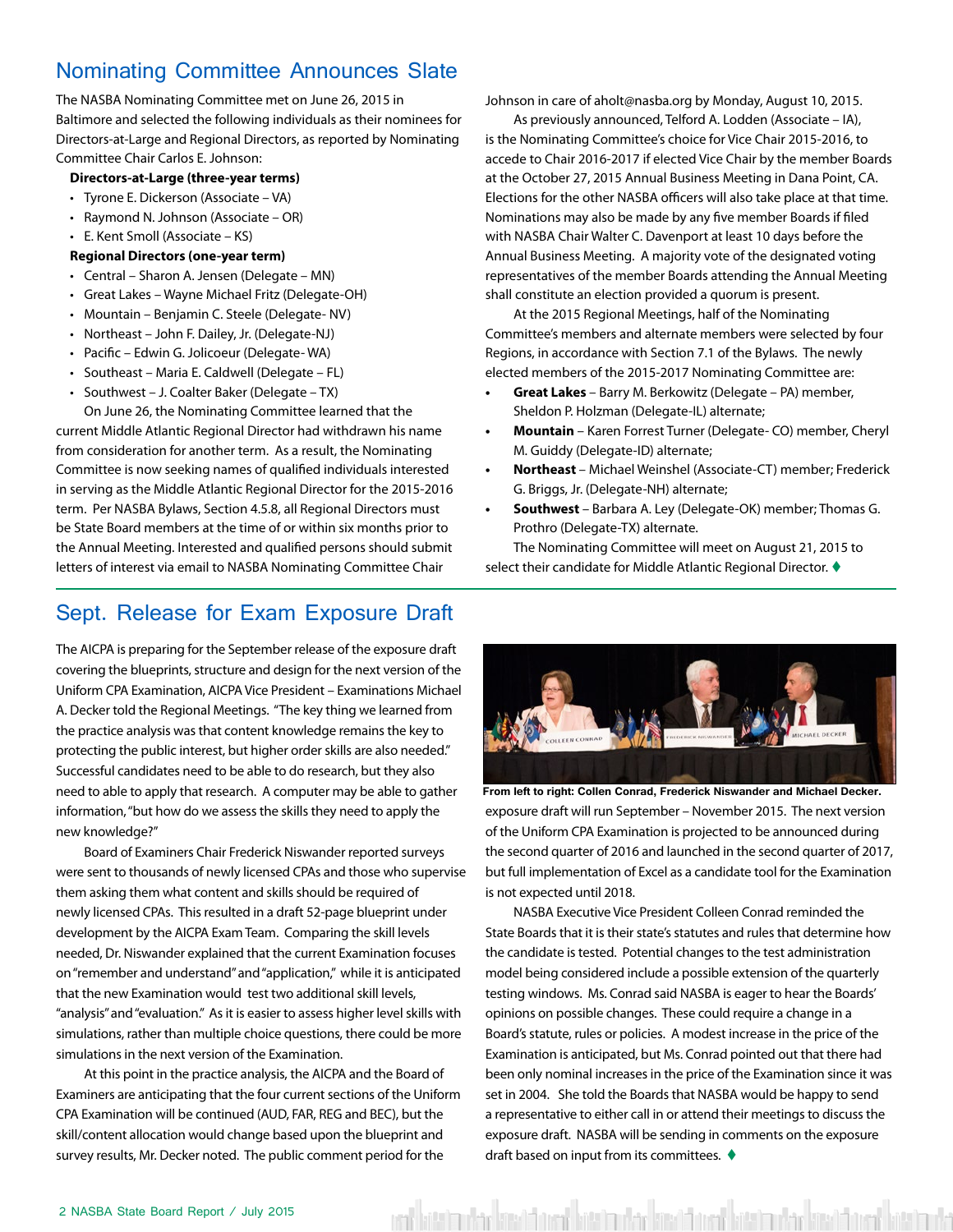# PRESIDENT'S MEMO

## **I Am Smiling . . . .**

I recently came upon a quote from fellow Missourian, actor and author Gillian Flynn, which read: "I am smiling a big adopted orphan smile as I write this…" It had special meaning to me as I will always remember the smile on my adopted daughter's face when the judge, a family friend, said: "I now pronounce you father and daughter!" As I was writing some notes in preparation for this fiscal year's final P*resident's Memo*, and thinking of the many accomplishments we have achieved this year, it caused me to smile and think of Gillian's quote.

June and July are busy months for me and the NASBA staff with the Regional Meetings, budget development, end of year's assessments and financial reports, and the fiscal year-end Board of Directors' meeting. It is a transitional time in which to reflect but also to look forward. In doing so, it becomes evident that we have plenty to smile about.

Let me start with the hugely successful Regional Meetings in California and Maryland. It was satisfying to have such great attendance and participation with 50 states and territories represented, including New York, California and Utah, states that have not been able to regularly attend in the recent past. NASBA's strength and relevance comes from you, our Boards of Accountancy. We should all be smiling about this unprecedented level of participation.



**Ken L. Bishop President & CEO**

At our recent meetings we talked a lot about developing and nourishing trusted relationships with associations, federal and international agencies, educators, accreditors and a multitude of outside stakeholders. This year we have seen those relationships pay huge dividends for Boards of Accountancy. Our opportunity to work closely with the Department of Labor (DOL) and AICPA resulted in a cooperative and collaborative response to the DOL's public concerns about audit quality and to develop practical support for timely and effective State Board enforcement and disciplinary processes. Our close relationship with the Financial Accounting Foundation (FAF) has insured that NASBA's and Boards of Accountancy's positions and concerns are considered and addressed as GASB, FASB and PCC develop new standards and policies. The same can be said for the IRS, the PCAOB and others. The relevance of the State Accountancy Boards' regulation of the profession gained significantly this year. That makes me smile!

We will be reporting to the NASBA Board of Directors that this year has been another year of business and service success. NASBA continues to be well funded and capable of providing an unprecedented level of services and support to Boards of Accountancy. This past year we set a new record of direct mission support of our Boards, providing legislative support, legal support, communication tools and a myriad of other products and services to assist the Boards. That directly reflects our mission, and we hope it makes you smile.

In short, this has been an amazing year. The level of involvement and participation of our volunteers is continuing to make a positive difference. As we begin planning for entering the new fiscal year, we will leverage the momentum of this year. I hope each of you is having a wonderful summer -- and that this *Memo* makes you smile!

*Semper ad meliora (Always toward better things).*

Jen L. Bohop

*— Ken L. Bishop President & CEO*



**AICPA VP Sue Coffey and NASBA Chair Walter Davenport greet each other at the Regional Meeting.**

is from Division to burning from Division and under the financial and unless



**Western Regional Meeting Attendees enjoy presentations from NASBA leaders.**



**Anita Holt, NASBA Executive Assistant to the President (left) welcomes attendees to the Regional Meeting.**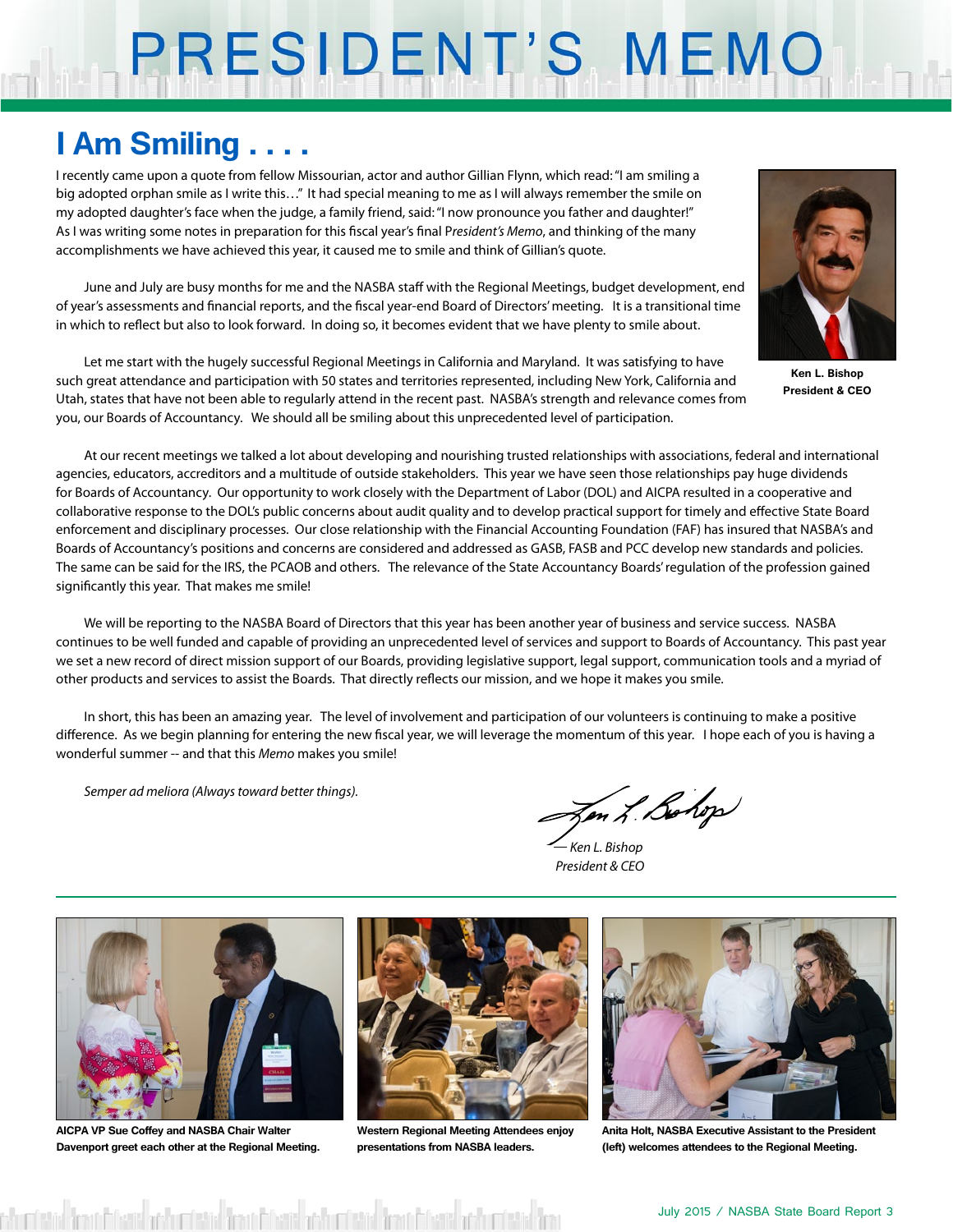## <span id="page-3-0"></span>Research on Candidates' Characteristics

Informative results of the three 2014 -15 NASBA Accounting Education Research Grants were reported at the Regional Meetings:

Professor Martin G. Fennema reported on his Florida State University research team's work on "Are Accountants Made or Born?" They found that the natural ability to perform accountingrelated tasks appears to be highly correlated with success in major accounting coursework and the Uniform CPA Examination. Students found to have this initial intrinsic ability can be trained to be even better; however, the study found no evidence that those who lacked that ability could be trained to "think like an accountant."

"Intention to Sit for the CPA Examination," was investigated by Professor Martin J. Coe of Western Illinois University. His study found predictors for taking the examination were: being able to take the Examination after 120 hours of education; attractiveness of passing the examination, including its benefit in getting a job; social support from wife, family or friends; access to a role model such as a local CPA; and recognizing the CPA has a portable career skill set. Dr. Coe said cost factors were not found to be associated with a student's intention to sit for the Uniform CPA Examination.

Kansas State University's research team conducted a two-part



**(L to R) Martin Fennema, Joseph Ugrin, Martin Coe and Alfonzo Alexander.**

investigation on "State Policies and Attitudes Toward Acceptance of Advanced Placement Courses and a Comparison of Success on the CPA Exam Between Students That Enter College with Advanced Placement Credit and Those That Do Not." Dr. Joseph Ugin reported his team found overwhelming support from the accounting profession for an advanced placement (AP) course in accounting. Those CPA candidates who took AP courses on average scored two points higher on the Uniform CPA Examination. Those who took AP English and Composition did the best, followed by those who had taken AP Calculus 1 and AP Government.  $\blacklozenge$ 

## Focus on CPA Exam Statistics

Well over half of the Uniform CPA Examination candidates have passed all four parts within the 18-month window, NASBA Director – Continuous Improvement and Analytics James Suh reported to the Regional Meetings. In 2014 there were 91,384 unique candidates taking parts of the Examination, with 25,643 passing their fourth part. Candidates who

outs," and there were 19,071 in 2014.

**James Suh**

While 2014 saw a decline in the number of candidates, it was not uniform throughout the jurisdictions, as Alaska, the District of Columbia and Wyoming and others saw increases over 14 percent in number of candidates.

Mr. Suh reported that NASBA is engaged in new analysis and collaboration to understand the CPA pipeline. "We are getting beyond overall pass rate to support stronger understanding of candidate performance and behavior," he stated. NASBA has been hosting a data summit each year to assist educators in seeing what can be done with the information gathered on the candidates.  $\blacklozenge$ 

## Bringing Boards Into the DOL Loop

had not passed all four parts of the Examination and had not taken an Examination section in the past 18 months are considered "drop

The May 2015 report from the Office of the Chief Accountant, Employee Benefits Security Administration (EBSA), U.S. Department of Labor (see *sbr* 6/15) on the quality of employee benefit plan audits performed by independent qualified public accountants was "a call to action," NASBA Executive Vice President and COO Colleen K. Conrad told the



NASBA Regional Meetings. "A positive outcome of this is that the DOL now recognizes that the State Boards have been left out of the equation. Very few referrals have gone to the Boards," she stated.

All State Boards will be receiving a letter from the DOL as part of the EBSA's initiative to communicate the results of the study and ensure that only competent CPAs are performing these audits. Out of 400 plan audits sampled from 2011 Form 550 filings, the EBSA found approximately 4 out of 10 audits contained major deficiencies. Looking at similar studies done in previous years, the EBSA has found a negative trend in the percentage of deficiencies. Ms. Conrad said,

"The report expresses concern that peer review and practice monitoring efforts are not improving audit quality or identifying deficient audits."

Over the last 10 years, only 89 referrals were made by the DOL to specific State Boards, NASBA Legal Counsel Maria L. Caldwell stated. "Many states have not received even one referral from DOL over

**Colleen Conrad Maria Caldwell**

the last years. When Boards have received referrals, they have taken appropriate action."

Ms. Caldwell said the specifics are being worked out for the DOL to request consent agreements from firms to share its investigative information with the State Boards, and a similar information sharing strategy is being developed with the AICPA. Details on these cooperative programs when finalized will be provided to the State Boards.

"The key to effective enforcement will be having detailed information shared with the State Boards," Ms. Caldwell stated.  $\blacklozenge$ 

kött handels kött dörman kött han han kött och kött han han kött dem hatt han handels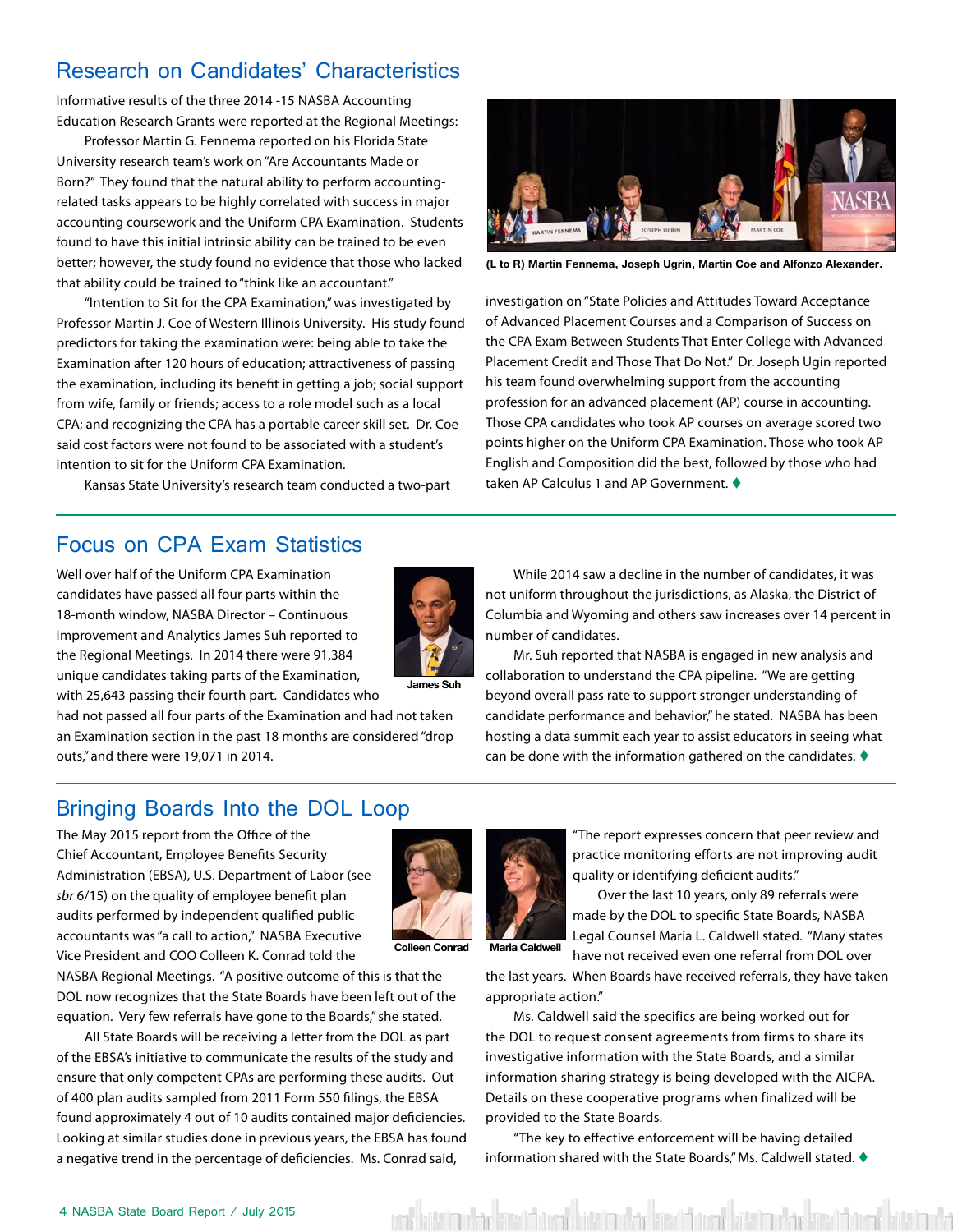## <span id="page-4-0"></span>Peer Review at the Crossroads

The past, present and future of peer review were considered by a Regional Meeting panel composed of NASBA Vice President – State Board Relations Daniel J. Dustin, Compliance Assurance Committee Chair Janice L. Gray (OK) and Regulatory Response Committee Chair W. Michael Fritz (OH). Mr. Dustin looked at how the State Boards responded to learning firms doing employee benefit plan audits were out of compliance with peer review; Ms. Gray reviewed recent changes that have been made to the AICPA peer review program; and Mr. Fritz summarized NASBA's comments on the AICPA's paper on peer review of the future.

Mr. Dustin reported that the Department of Labor had asked the AICPA in 2013 to confirm that 4,918 audit firms had participated in the peer review program. The AICPA became aware that 21 percent of the firms doing audits of employee benefit plans were not in compliance with peer review requirements, because they were: failing to enroll in peer review, or to have the appropriate type of peer review (system vs. engagement) or to report "must select" engagements to their peer reviewer. The State Boards' most common response to learning of this situation was to verify the firm's registration and then to issue an administrative warning to bring the firm into compliance. Some imposed discipline on the firms.

Ms. Gray reported that in the fall of 2014 new requirements were approved and changes were made to the quality assurance materials by the AICPA. Peer reviewers have to verify the firm's license to ensure the firms are registered where they are practicing. In the revised representation letter, firms have to agree that if the representation letter is incorrect it could be used as evidence of their non-compliance with the peer review requirement. When misrepresentations occur the peer review report could be recalled and the State Board notified of that recall. A hearing panel would determine termination from the peer review program or require a replacement peer review, and re-enrollment in the peer review program would be subject to the approval of a second hearing panel. As of January 1, 2015, consecutive pass with deficiency or



**Dan Dustin Janice Gray Michael Fritz**

fail reports are to be referred to a hearing panel.

 Ms. Gray noted that the AICPA is also focusing on peer reviewer

performance and requiring as of May 5, 2016 that reviewers must complete annual on-demand training with competency assessment. To be a team captain, the peer reviewer must have been in public practice within the last five years and have experience in the area in which the audit was performed.

Mr. Fritz commented that peer review is at a crossroads, with the profession either continuing to monitor quality as it has done in the past or to "go down a new path and embrace change." He summarized some of the key items in NASBA's comment letter on the AICPA's "Evolving the CPA Profession's Peer Review Program for the Future" concept paper (NASBA's complete letter can be found on www. [NASBA.org\)](NASBA.org). The letter supports the AICPA's efforts to improve audit performance and quality, recognizing that enhancement in the quality of peer review is a critical element to any changes in practice monitoring. NASBA does have concerns on how some of the proposals would impact non-AICPA member firms and how electronic information could be standardized.

A key point was that the concerns of the State Boards need to be considered in the new monitoring system. As State Boards would need to continue to receive firm results as part of their regulatory process, a parallel process may need to remain in place to the monitoring system being proposed for a long time. The letter supported the use of engagement quality indicators for a firm's internal system of monitoring quality control. NASBA noted that peer reviews can only succeed if their work is supported by appropriate consequences and an effective enforcement mechanism. Mr. Fritz said he believes there will be continued cooperation by the AICPA and NASBA on this project.  $\blacklozenge$ 

## UAA Discussions Continue

What is the impact on inter-state mobility of states having different rules for CPA-inactive and/or CPA-retired designations? Uniform Accountancy Act Committee Chair J. Coalter Baker (TX) told the Regional Meetings his committee continues to ask this question as a task force works to determine the best rules for what such licensees can do.



**Coalter Baker**

Legal Counsel Noel Allen noted that compliance with the UAA model is not great in the area of inactive or retired CPAs. Some states have adopted what is in the UAA and others have established active, inactive and retired statuses for CPAs. Under the current UAA and Model Rules, a CPA-Inactive basically cannot perform any accounting-related service, even volunteer to assist with tax preparation. Whether or not the person is compensated for his or her services is not mentioned in the UAA, Mr. Allen pointed out. "We want to strive for a clearer definition and consistency."

"We don't want CPAs to avoid discipline by slipping under the 'inactive' title," Mr. Baker said. "There are legitimate reasons for going inactive." Mr. Baker told the audience he hoped to get input from the Board members attending the Regional Meetings, on this and other topics being debated by the UAA.

These include establishing procedures for recognizing persons holding non-US designations with audit rights in other countries, without requiring a mutual recognition agreement. This potential new pathway was presented during breakout sessions conducted by NASBA/AICPA International Qualifications Appraisal Board Chair Telford Lodden (IA). Another topic for the UAA Committee will be Model Rules to cover new CPE Standards, which were covered in breakout sessions led by Maria L. Caldwell and Jessica Luttrull of NASBA, with John F. Dailey, Jr. (NJ) and Thomas T. Ueno (HI). ♦